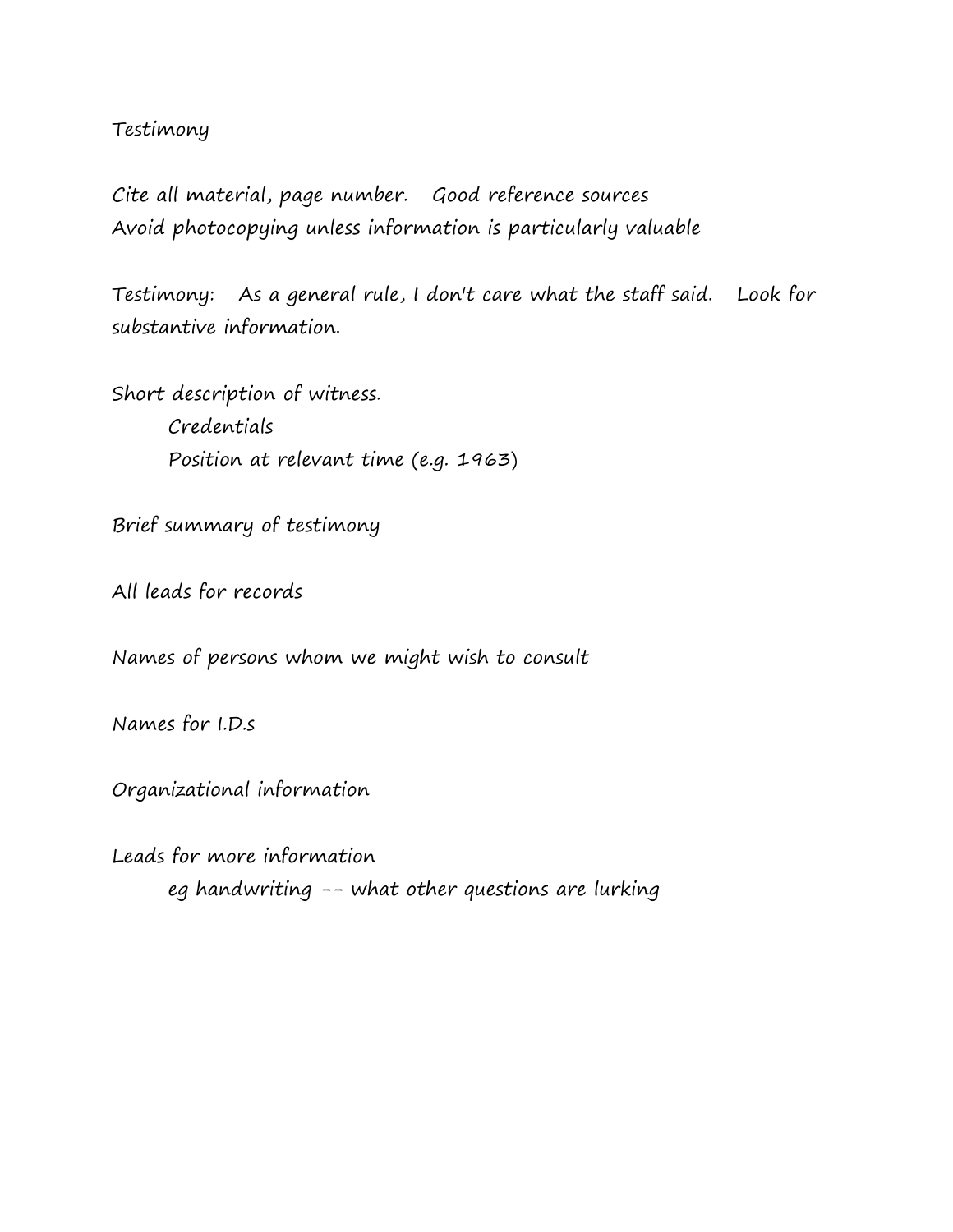# HSCA Report and Appendices

# Volume I:

| Connolly  | unnecessary in detail              |
|-----------|------------------------------------|
| Groden    | photos                             |
| Dox       | autopsy medical illustrations      |
| Levine    | scull/x-ray, dental identification |
| Baden     | autopsy                            |
| Humes     | autopsy                            |
| Wecht     | autopsy                            |
| Petty     | autopsy                            |
| Sturdivan | ballistics                         |
| Lutz      | firearms                           |
| Guinn     | neutron activation analysis        |

# Volume II

| Hartman                        | photo/blur                |
|--------------------------------|---------------------------|
| Barger                         | acoustics/dictabelt/sound |
| McCaghren                      | Dallas police evidence    |
| Green                          | acoustics                 |
| McCamy                         | photo/Zapruder            |
| Canning                        | bullet trajectory         |
| Marina Oswald Porter           |                           |
| White                          | backyard photos           |
| McCamy & Kirk & resumed photos |                           |
| McNally                        | handwriting               |
| Hart                           | Nosenko                   |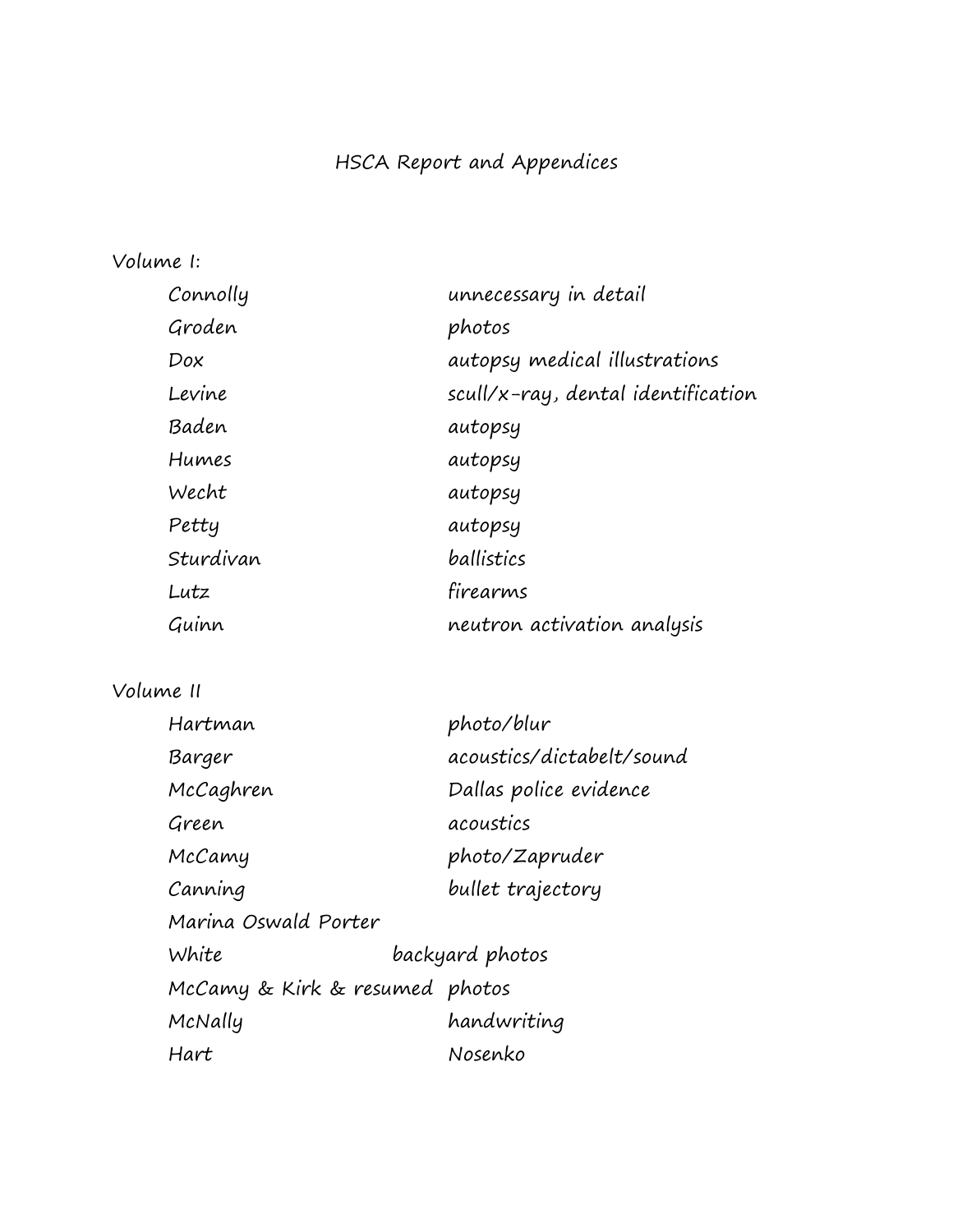Volume III

| Azcue         | Mexico City        |
|---------------|--------------------|
| Diaz          | Mexico City        |
| Kelley        | Secret Service     |
| Rowley        | Secret Service     |
| Malley        | FBI investigation  |
| Gale          | FBI investigation  |
| Ford          | Warren Commission  |
| Cooper/McCloy | Warren Commission  |
| Rankin        | Warren Commission  |
| Katzenbach    | Justice Department |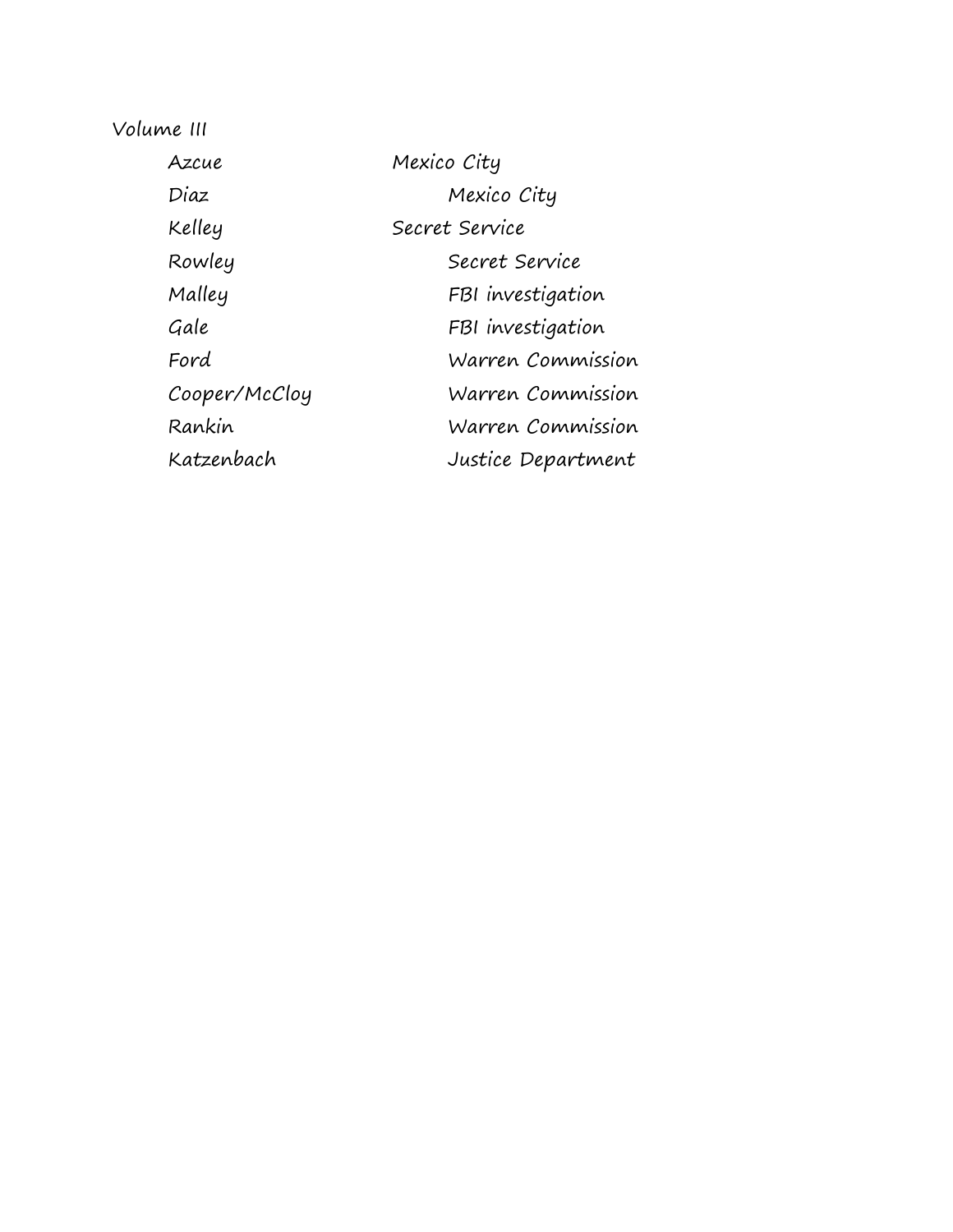Volume IV

| Helms     | CIA                     |
|-----------|-------------------------|
| McNally   | handwriting             |
| Kirk      | photos                  |
| Snow      | physical anthropology   |
| Hunt      | photos                  |
| Witt      | Dealey witness          |
| Hess      | Mysterious deaths       |
| Earl Ruby |                         |
| Revill    | Dallas police           |
| McWillie  | Ruby                    |
| Aleman    | Trafficante             |
| Salerno   | Organized crime         |
| Griffin   | Warren Commission       |
| Weiss     | acoustics               |
| McLain    | acoustics-Dallas police |
| Barger    | acoustics               |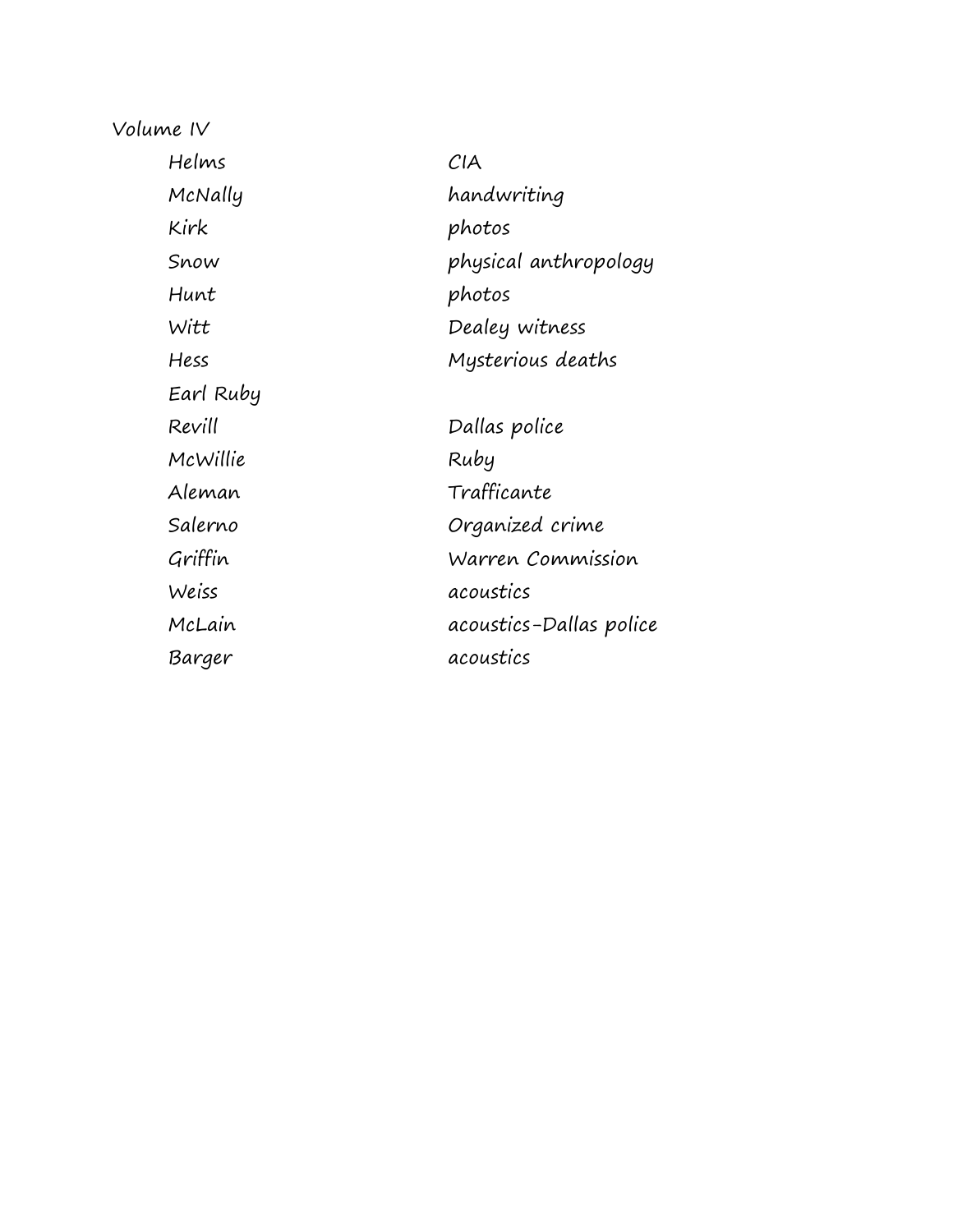#### Volume VI

Photographic evidence

Volume VII

Medical evidence

#### Firearm/ballistics

#### Volume VIII

Acoustics Nosenko Ruby polygraph Handwriting/fingerprint

### Volume IX

Salerno report (organized crime) Marcello Oswald and New Orleans Ruby and Organized crime

## Volume X

Anti-Castro and Oswald in New Orleans CIA assassination plots against Castro Rose Cheramie

#### Volume XI

Warren Commission CIA assistance to Warren Commission Politics and Presidential Protection (motorcade) Military investigation of the assassination